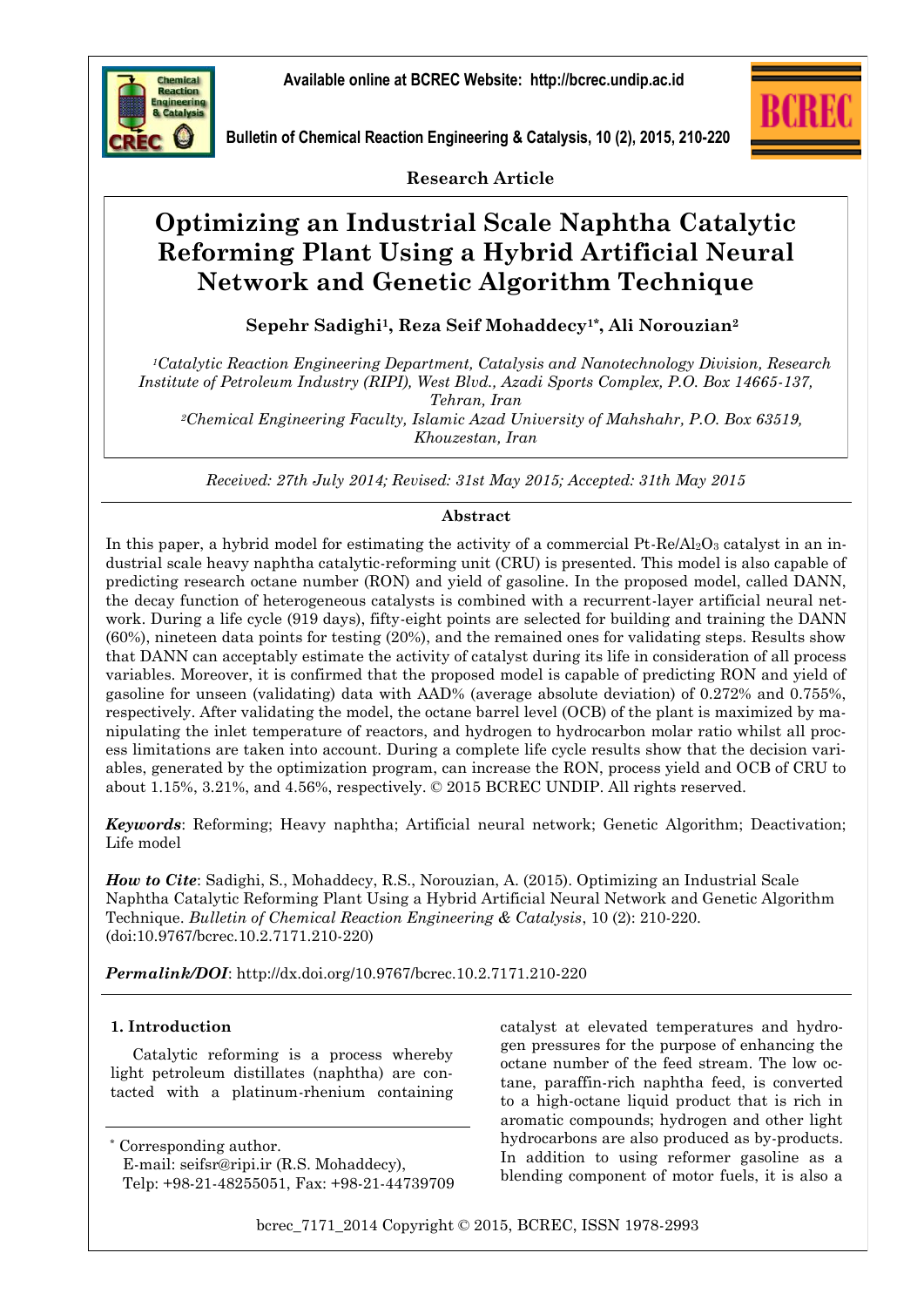primary source of aromatics used in the petrochemical industry [1]. Active catalysts for catalytic naphtha reforming reactions have a highly acidic character, allowing the formation of reactive intermediate species, leading to the desired reformed structures. The catalyst normally used in this process is platinum on chlorinated alumina support. They are in bead or extrudate form and usually contain between 0.2 and 0.4 wt%. Platinum, whatever the support [2]. But, the main disadvantage of the naphtha reforming process, carried out in fixed-bed reactors, is the deactivation of the catalyst over time which drastically reduces the yield and quality of the product (i.e. gasoline) in consequence with length of operation.

Typical of industrial processes, optimal operation is required to guarantee profitability and such a task necessitates the use of process models. These models are used to predict the product yields and qualities, and are useful for sensitivity analysis and process optimization. Furthermore, it provides a useful basic foundation for investigation, implementation of automatic control, and for scaling up [3].

Some efforts were spent in developing kinetic-based models for the catalytic naphtha reforming process [4, 5, 6]. But, one of the drawbacks in modeling of catalytic-reforming unit (CRU) is the difficulty of developing a rigorous deterministic model for the process, including several important operating parameters such as temperature and mole fraction of the naphtha feed, hydrogen to hydrocarbon molar ratio, and pressure of reactors. The other drawback is that the catalyst deactivation and coking mechanisms are not well-understood. Therefore, in this situation, in addition to kineticbased models, classified as deterministic or first principal models, the use of an artificial neural network (ANN) can be also beneficial. ANNs are high performance non-linear analytical tools, which are capable of establishing the relationship between the input/output data without prior knowledge of the correlation between the variables involved in the system [7]. ANNs have shown successful performance in modeling chemical processes in different fields, especially when there are difficulties in the usage of first-principle models (FPMs); even in some cases, they provide better results than empirical correlations [8]. ANNs can be also applied as hybrid models. The term hybrid modeling is used to describe the incorporation of prior knowledge about the process under consideration in a neural network modeling approach [9, 10].

ANN modeling approach has been applied

for modeling of many refinery processes such as hydro desulfurization [3, 11], hydrocracking [12, 13], delayed coking [14], thermal cracking processes [15, 16], and light naphtha isomerization plant [17]. Moreover, due to its ability to model the complex and nonlinear problems, ANN can be a useful approach to model the complex behavior between input and output such as catalytic–dielectric barrier discharge plasma [18-20], and fluidized reactors [21].

Although some research outcomes on modeling and optimization of heavy naphtha catalytic reforming plant using ANN approach have been published [22-25], the deactivation of the catalyst has not received much attention in these works. In line with this significant issue, this contribution is intended to develop a hybrid-ANN model in which the decay function of heterogeneous catalysts is combined with a recurrent-layer artificial neural network (called DANN) to introduce deactivation rate of the catalyst into the ANN model. Moreover, it is intended to monitor the activity of the catalyst in an industrial scale CRU, and to predict the quality and quantity of the produced gasoline, simultaneously. This research begins with developing a hybrid-ANN model to estimate the activity of catalyst. Then, it is trained, tested and validated to simulate research octane number (RON) and yield of the gasoline. Finally, it is used to maximize the octane barrel level (OCB) of CRU, whilst all process limitations and operational constraints are considered.

# **2. Modeling Methods**

## **2.1. Process Description**

A catalytic naphtha reforming unit with a nominal capacity of 16,500 barrels per day, licensed by Chevron Corporation, was chosen for this case study. Protocol involves submitting feed of the plant to a hydrodesulfurization (HDS) reaction in the hydrotreating unit prior to entering the catalytic reformer. Then, the produced naphtha, called Platcharge, can be introduced to the catalytic reforming process. The most commonly used types of catalytic reforming units have three or four reactors, and each reactor has a fixed catalytic bed. For such a unit, the activity of the catalyst is reduced during operations due to deposits of coke and loss of chloride. Generally, the catalyst is regenerated or restored periodically using in situ high temperature oxidation of the coke followed by chlorination [26, 27]. Therefore, the catalyst in semi-regenerative catalytic reforming is regenerated during routine shutdowns occurring once each 18 to 24 months.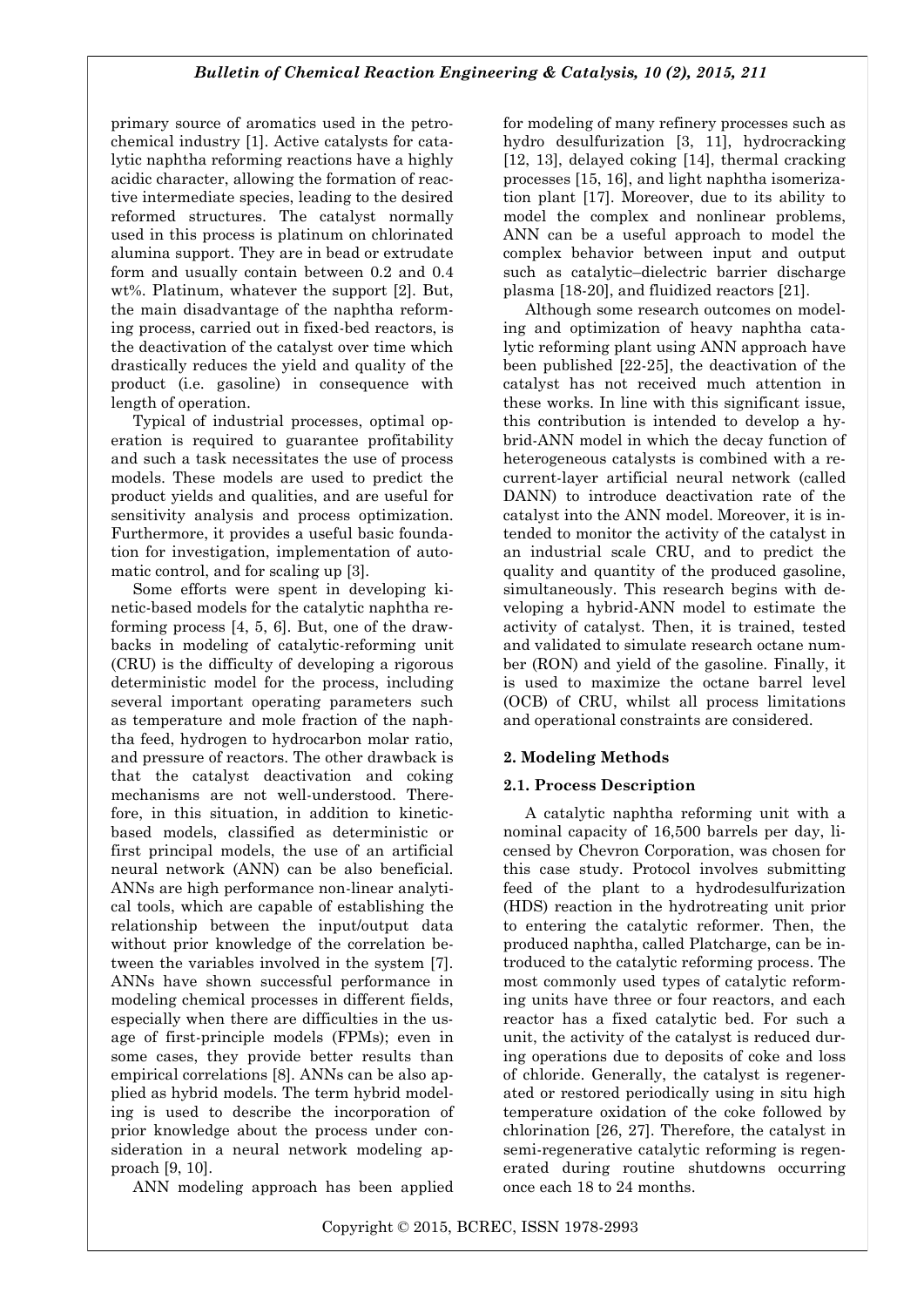# *Bulletin of Chemical Reaction Engineering & Catalysis, 10 (2), 2015, 212*

As shown in Figure 1, the Platcharge is preheated initially by the output stream of the last reactor in the effluent heat exchanger (E-1); after passing through the first furnace (H-1), it enters the first reactor  $(R-1)$  in which naphthenes are dehydrogenated to form aromatics. Then, the product stream from the first reactor passes through the second reactor (R-2) and the resulting outlet stream enters the third reactor (R-3). Similarly, the product stream from the third reactor enters the fourth reactor (R-4). Due to the endothermic nature of the naphtha reforming reaction, furnaces (i.e., H-1, H-2, H-3, and H-4) should be provided before each corresponding reforming reaction. Next, the product stream from the fourth reactor proceeding from the exchange of heat with fresh feed in

heat exchanger E-1, and enters a separator, V-1, wherein the hydrogen produced during the reforming process (gas stream) is recycled and mixed with the Platcharge. Finally, the liquid product leaving the separator is introduced to the gasoline stabilizer, in which the LPG and light gases are separated from the gasoline; so, the vapor pressure of the gasoline can be set according to market requirements. The final product of the stabilizer is called the Reformate.

The catalyst distribution for reactors in the industrial catalytic naphtha reforming unit, and the specifications of the commercial Pt/Re catalyst are shown in Table 1 and Table 2, respectively. Moreover, the normal operating conditions of this unit are presented in Table 3.

**Table 2**. Specifications of commercial Pt/Re reforming catalyst

| Process variable                     | Value              |
|--------------------------------------|--------------------|
| Size & Shape                         | Spherical & 1.6 mm |
| Bulk density (kg/m <sup>3</sup> )    | 710                |
| BET surface area $(m^2/g)$           | 201.2              |
| Average pore diameter (nm)           | 11.4               |
| Pore volume $\text{(cm}^3\text{/g)}$ | 0.58               |
| $Cl$ content (wt.%)                  | 0.62               |
| Pt content (wt.%)                    | 0.179              |
| Re content (wt.%)                    | 0.435              |

## **Table 1**. Catalyst distribution in reforming reactors

| Catalyst                     | 1 <sup>st</sup> reactor | $2nd$ reactor | 3 <sup>rd</sup> reactor | $4th$ reactor |
|------------------------------|-------------------------|---------------|-------------------------|---------------|
| Catalyst weight (kg)         | 5077.25                 | 7615.87       | 12693.13                | 25386.25      |
| Catalyst distribution (wt.%) | 10                      | 15            | 25                      | 50            |



**Figure 1**. Block flow diagram of the catalytic reforming unit of the target oil refinery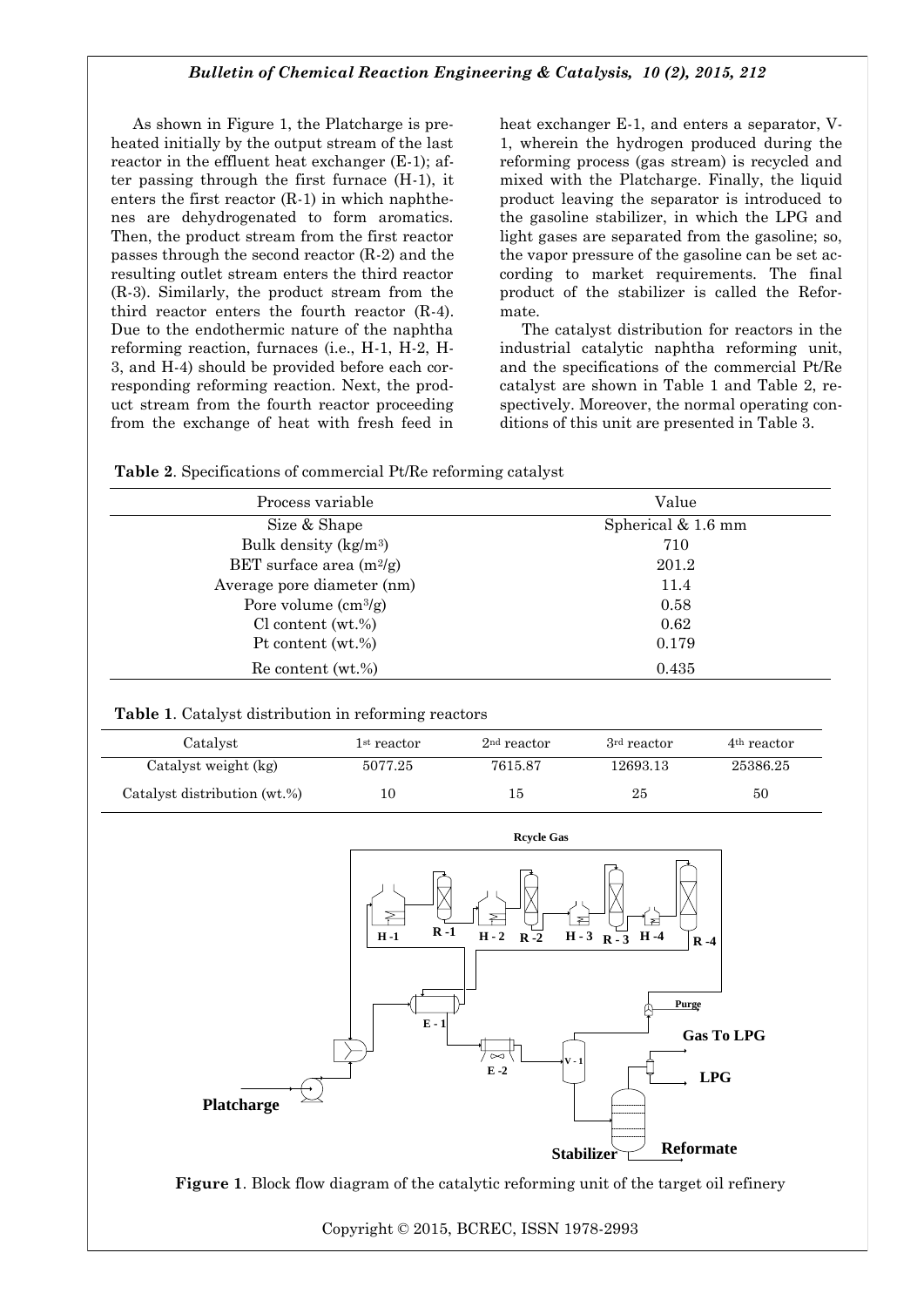#### **2.2. Modeling Methods**

### **2.2.1. Fundamentals of artificial neural network**

Most systems encountered in industry are nonlinear to some extent, and in many applications nonlinear models are required to provide acceptable representations [28]. ANN is a parallel structure composed of nonlinear nodes which are connected by fixed weights and variables. Since these weights are not related to any physical identities, this approach can be classified as a black-box model. A major advantage of this modeling technique is that within a reasonable amount of time, one can obtain a highly accurate mathematical model of a system without detailed knowledge of the phenomena occurring during the process [3].

One of the most well-known structures of neural network for supervised learning is the multi-layer perceptron (MLP), which is generally used for classification and prediction problems [7]. In a feed-forward MLP, neurons consist of at least three layers of nodes including input layer, output layer and one or more hidden layers (see Figure 2). For this topology, the







**Figure 3**. Structure of a recurrent artificial neural unit

information propagates in only the forward direction.

The most widely employed networks have one hidden layer only [29]. Each node within a given layer is connected to all of nodes of the previous layer. The node sums up the weighted inputs and a bias, and it passes the result through a linear function as follows [30]:

$$
a_j = \sum_{i=0}^{m} w_{ji} x_i + b_j
$$
 (1)

where  $w_{ji}$  is the weight that goes from the input  $i$  to the hidden neuron  $j$ ;  $b$  is the bias to the node, and  $x_i$  is the input unit of the neuron. By utilizing an activation function (*f*), the output of the neuron can be written as follows:

$$
z_j = f(a_j) \tag{2}
$$

This activation function is applied to model nonlinear behavior of the process. In this work, the activation function utilized for the hidden and output nodes is the Tangent sigmoid function as follows:

$$
f(a) = \frac{e^{a} - e^{-a}}{e^{a} + e^{-a}} = \tan sig(a)
$$
\n(3)

One of the most common approaches to develop a neural network and improve its ability to model real-world systems is introducing internal feedback connections, called a recurrent artificial neural network [31]. As it is shown in Figure 3, a recurrent multi-layer perceptron, called RMLP, consists of a series of cascaded networks, each of which is included of multiple layers of nodes. These sub-networks are feedforward except for the last layer that has feedback connections among itself.

After creating the structure of the ANN the training procedure is carried out by introducing a set of known inputs and outputs. Now, ANN can learn the trend of these known data by manipulating the weights and biases. Using backward propagation, i.e. iterative reduction in training errors using a generalized delta rule [30], these parameters are adjusted using the

**Table 3.** Operating conditions in catalytic reforming of target oil refinery

| Process Variable                        | Value   |
|-----------------------------------------|---------|
| Inlet temperature $({}^{\circ}C)$       | 490-515 |
| Hydrogen/hydrocarbon ratio<br>(mol/mol) | $3-7$   |
| $LHSV(h^{-1})$                          | $1-2$   |
| Yield (vol.%)                           | 70-85   |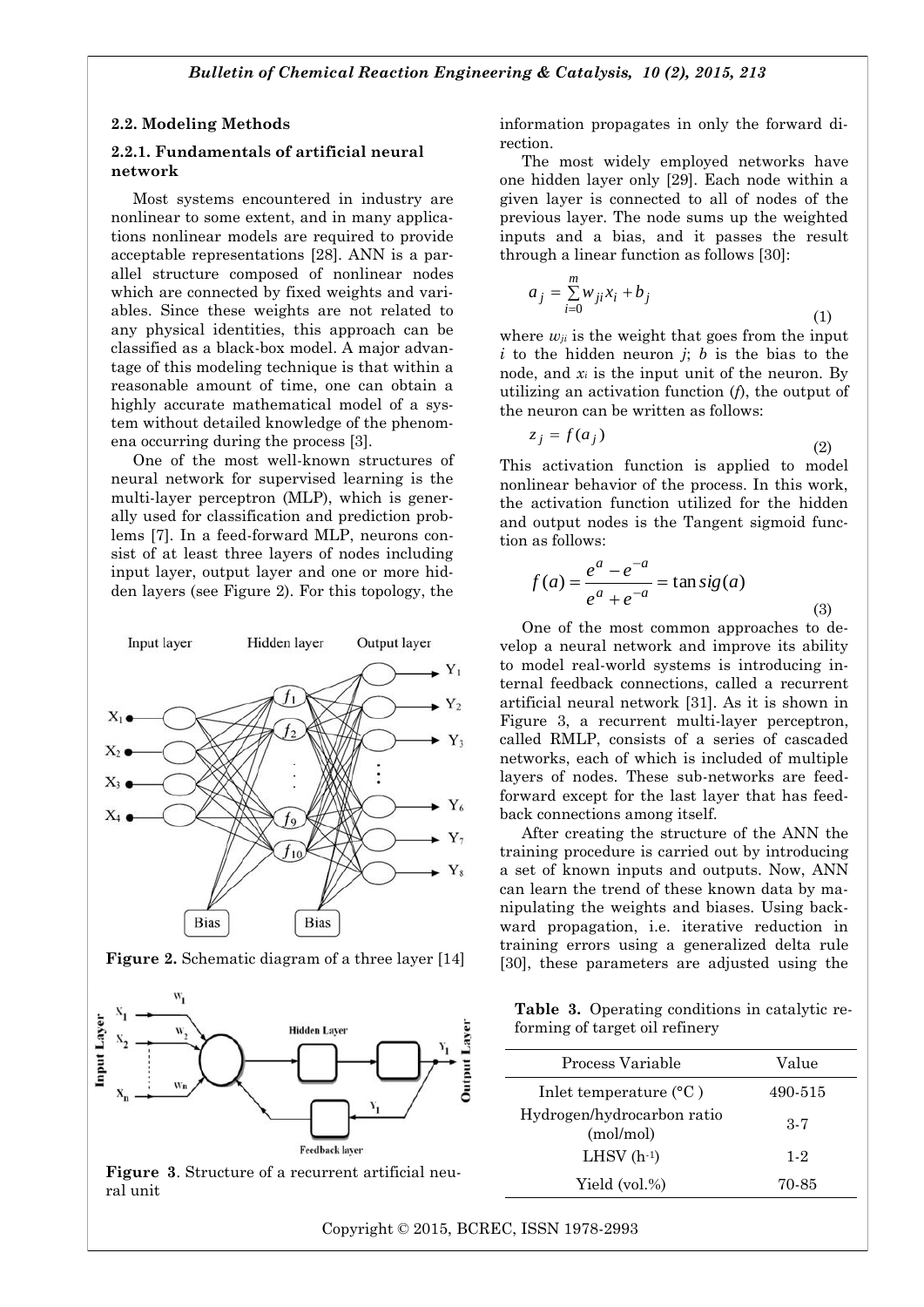back-propagation algorithm. This procedure is continued until minimum value for the mean square error (*MSE*) is provided:

$$
MSE = \frac{1}{N} \sum_{k=1}^{N} (Y_{k,actual} - Y_{ki, \text{mod } el})^{2}
$$
\n(4)

where *N* is the total number of known values: *k* is the output values; *actual* refers to the measured outputs from the plant, and *model* refers to the simulated values by ANN.

## **2.2.2. Hybrid-MLP (HMLP) neural network applied to heavy naphtha catalytic reforming process**

The success in obtaining a reliable and robust network depends strongly on the choice of process variables involved, as well as the available sets of data and the domain used for training purposes .Therefore, to develop such a reliable model, it is essential to include all momentous variables, affecting the yield and quality of the product in the input layer of the ANN structure. The input neurons of the developed hybrid-MLP for the target reforming plant consisted of activity of the catalyst, inlet temperature of all reforming reactors (T1 to T4), heavy naphtha feed flow rate  $(F<sub>f</sub>)$ , and hydrogen to hydrocarbon molar ratio (*H2Oil* (see Figure 4). The most important operating variables for control of product quality and yield in the Platforming process are the temperature of the catalyst beds and hydrogen to hydrocarbon ratio, included in the input layer. The output layer consisted of the RON (RON<sub>p</sub>) and yield of the process (Yield).

In the proposed hybrid model, the following exponential law is applied for estimating the activity of the catalyst [32]:

$$
a_c = \exp(-\alpha \times t_c)
$$
\n
$$
t_c = \frac{\sum_{s=0}^{life} (m_f \times t_s)}{W_{cat}}
$$
\n
$$
(6)
$$

where  $a_c$  is the activity of the catalyst;  $a$  is the decay constant which is dependent to the type of the catalyst; *life* is the days on stream (DOS) for the current test run; *t<sup>s</sup>* is the time interval between the current test run and the previous one; *m<sup>f</sup>* is the mass flow rate of feed; *Wcat* is the total weight of reforming catalysts, and *t<sup>c</sup>* is a dimensionless term, called accumulated feed, representing the total amount of feed passed through the total catalyst weight at a specific life time.

The proposed hybrid-ANN model combined decay function of catalyst and ANN modeling approach; therefore, it was called DANN in this

research. DANN was trained, tested and validated using the Neural Network Toolbox (newlrn function) of MATLAB 2012a. A layered-recurrent neural network consisting of 7 neurons in the input layer, 4 neurons in the hidden layer and 2 neurons in the output layer was built. The transfer or activation function used in the hidden and output nodes was the tangent sigmoid function. Training of the ANN was carried out using the function 'trainlm' which applied 'Levenberg-Marquardt' method to estimate weights and biases; it was performed until finding the minimum MSE between the simulated and actual output variables.

#### **2.2.3. Wide plant optimization of CRU process**

As a momentous process variable of CRU, the octane barrel level (OCB) of the unit (i.e.,  $RON \times$  gasoline flow rate) was maximized using the validated DANN model. This variable was important for evaluating productivity of the process and distinguishing the life cycle; so, it should be monitored at all times by CRU operators. Therefore, to optimize the plant, OCB should be maximized by manipulating the decision variables i.e., inlet temperature of all reforming reactors (T1 to T4), heavy naphtha feed flow rate  $(F_f)$ , and hydrogen to hydrocarbon molar ratio (*H2Oil*). Therefore, the objective function and its constraints were expressed as follows:

$$
Object = \frac{1}{(RON \times Yield)}\tag{7}
$$

*Subject to*:

$$
\begin{cases} T_{i_{\text{actual}}} - 2 \le T_i \le T_{i_{\text{actual}}} + 2 & i = 1 \text{ to } 4 \ (a) \\ 0.98 \times H_2 Oil \le H_2 Oil \le 1.02 \times H_2 Oil & (b) \end{cases}
$$

$$
\begin{array}{c}\n(8)\end{array}
$$



**Figure 4**. Structure of the hybrid ANN model (DANN) developed for the reforming plant

(6)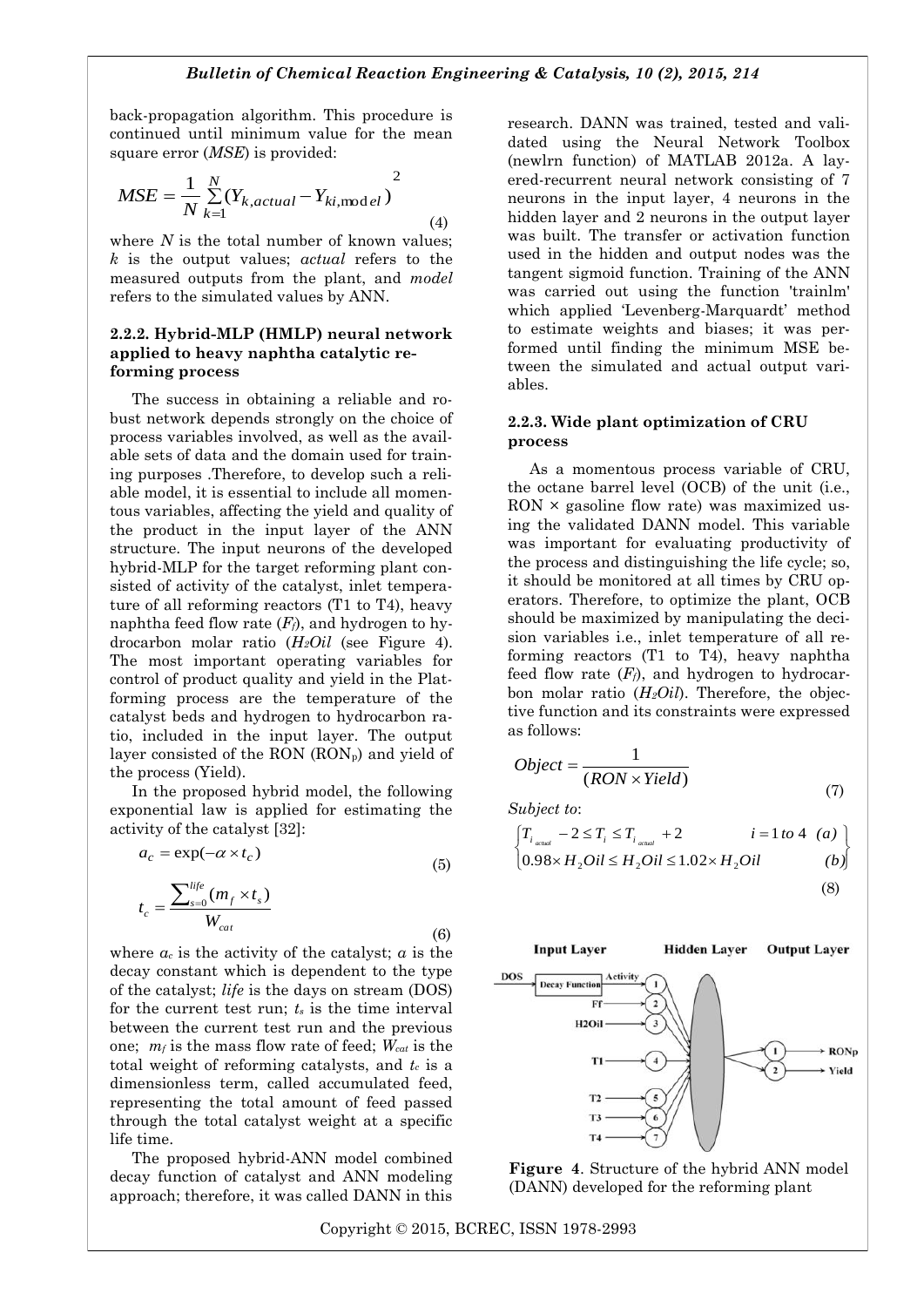where *ti,actual* and *H2Oil* are the actual reactor inlet temperatures and hydrogen to hydrocarbon molar ratio, respectively. Constraint 8(a) and 8(b) expresses limitations in increasing or decreasing reactor inlet temperatures and hydrogen to hydrocarbon molar ratios, respectively. Additionally, because of some operational problems in the crude distillation unit, lacking of storage tanks, and highly market demands, manipulating the heavy naphtha feed was forbidden; therefore, *F<sup>f</sup>* was kept constant during the process optimization.

To minimize the objective function (Equation 7) subject to its constraints (Equations 8(a) and 8(b)), the genetic algorithm function (GA) of MATLAB 2012a was used by manipulating the process variables, which were inlet temperatures of reforming reactors and hydrogen to hydrocarbon molar ratios.

### **3. Results and Discussion**

#### **3.1. Naphtha Catalytic Reforming Model**

During the data gathering, it was observed that the catalyst was deactivated mainly by coke deposition, reducing the RON of product. Therefore, it was essential to compensate the deactivation effect by increasing the inlet temperature of reactors versus DOS. For an industrial catalytic naphtha reformer, it was reported that the variations of RON versus days on stream was an appropriate index to show the activity of the catalyst [33]. Consequently, to identify the activity of  $Pt$ -Re/Al<sub>2</sub>O<sub>3</sub> catalyst, a set of ninety-seven data points during 919 days obtained from the target reforming plant. All data were selected from the normal condition when no abnormalities such as tower flooding, emergency depressurization and pump or compressor shut down were happen in the op-

eration. From these data points, 58 data points were selected for training the DANN (60%), 19 data points for testing (20%), and the remained ones for validating the developed network. At first, it was assumed that DOS is an index for the deactivation of the catalyst; therefore, the first node of input layer consisted of DOS.

To identify the optimum number of neurons in the hidden layer, the value of MSE with different numbers of nodes were calculated. After 50,000 iterations, it was found that the network with 4 hidden nodes had the least MSE, and increasing the number of hidden nodes did not considerably improve the MSE of the trained DANN. Due to keeping the number of fitting parameters i.e., weights and biases as low as possible and preventing over-fitting, 4 hidden nodes were selected. After training network using 4 hidden nodes, it was found that the MSE of simulated data was about 0.0671. Now, to modify the accuracy of the network, the decay constant was manipulated from 0 to 18E-6 with the step size of 1E-6, and the hybrid network was retrained with 50,000 iterations for each step size. The variation of MSE for simulating RON versus deactivation constant is depicted in Figure 5.

Figure 5 reveals that the hybrid model with the decay constant of 6E-6 could simulate the RON of gasoline with the lowest MSE. For this case, the MSE of training, testing and validating data were equal to 0.0477, 0.0573 and 0.0956, respectively.

Moreover, to monitor the activity of the catalyst, the estimated activity versus DOS is shown in Figure 6. As shown in this figure, the catalyst lost about 23 percent of its activity at the end of cycle (day 919). According to the works of Kravtsov [34], the optimum relative activity of a commercial Pt- $Re/Al_2O_3$  reforming



**Figure 5.** MSE of simulated RON vs. decay constant



**Figure 6**. Activity of the catalyst vs. days on stream estimated by ANN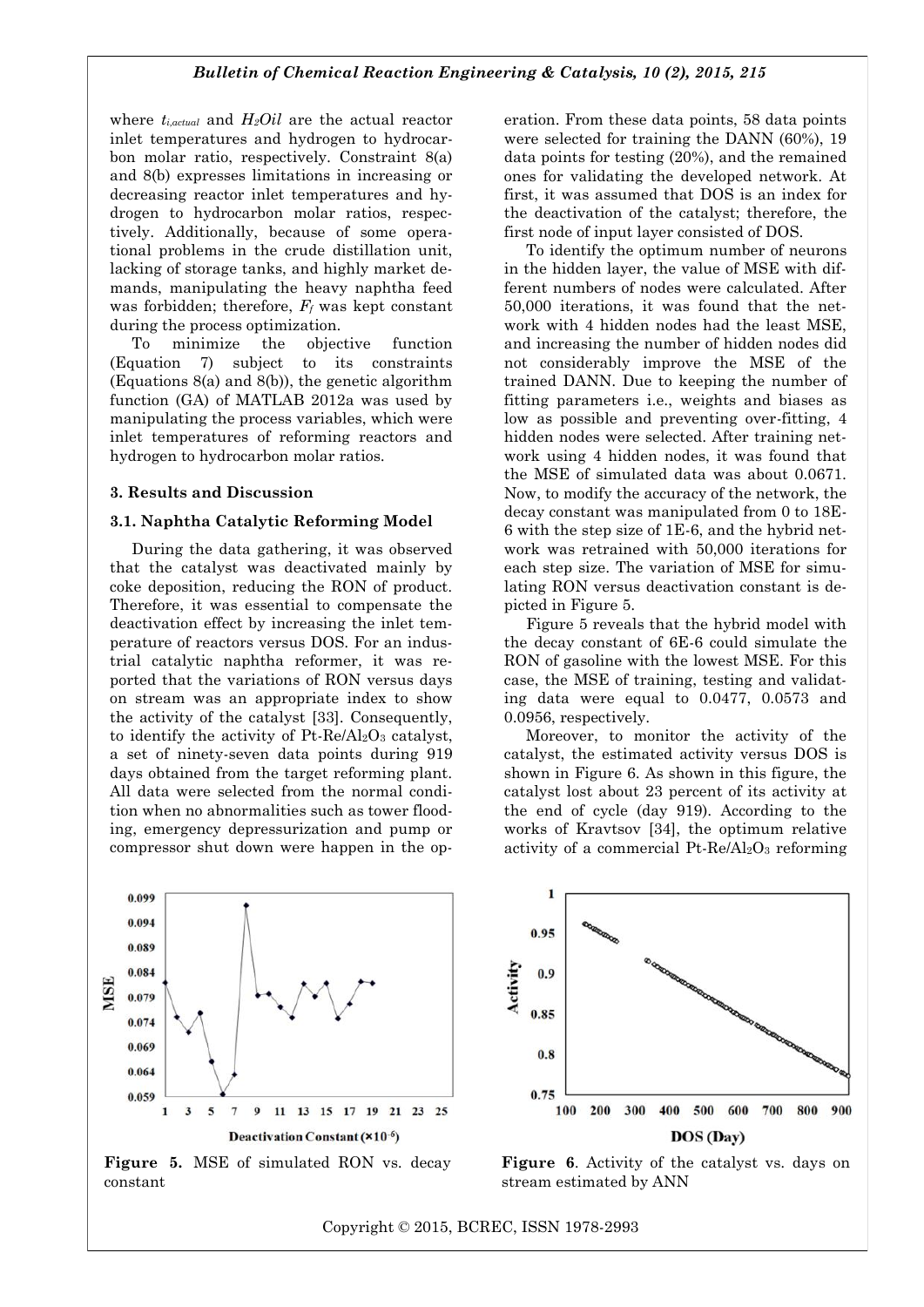catalyst with 0.25 wt.% Pt and 0.41 wt.% Re was from 0.65 to 0.7, and the other catalyst with 0.3 wt.% Pt and 0.3 wt.% Re was between 0.75 and 0.8. It can be concluded that the presented approach was capable of estimating the activity of catalyst within a reasonable acceptable range.

In order to examine results, a comparison between the measured and predicted RON are shown in Figure 7. From this parity plot, it is completely evident that DANN is capable of predicting the RON of gasoline with acceptable precision. Using the decay constant of 6E-6, DANN was trained, tested and validated to model the process yield of CRU. The MSE in the training, testing and validating steps for yield of gasoline were 0.063, 0.31 and 0.386, respectively. A comparison between the simulated and measured yields is presented in Figures 8. From this figures, it is concluded that the developed hybrid-ANN model can successfully simulate the process yield of the reforming process. Additionally, to have a better judgment, the average absolute deviation (AAD%) of the simulation results for the RON and yield of product at training, testing and validating steps using the hybrid model, are shown in Table 4. From this table, it is found that the AAD% of training, testing and validating data is small, and completely satisfying for engineering applications, especially for the validating data which are unseen data for the DANN model. It is supposed that the main source of deviation is the possibility of error measurement in obtained data with some faults such as power fluctuation of instruments, calibration of analysis devices, human errors, signal transmission that cannot be excluded from the measured data points. However, from the presented



**Figure 7**. Correlation between measured and predicted values for the RON of Reformate

results, it can be concluded that the proposed approach is reliable enough to be utilized for simulating the behavior of an industrial scale CRU.

## **3.2. Optimal Conditions**

After training, testing and validating the DANN model, it is now ready to be utilized for optimizing the operation of the CRU. The optimized decision variables of the plant i.e., inlet temperature of all reforming reactors  $(T_1$  to  $T_4$ ), and hydrogen to hydrocarbon molar ratio (*H2Oil*) are calculated for all ninety-seven data points. For each case, the optimized variables subject to the process constraints (Equation 8) are obtained to maximize OCB of the unit (Equation 7).

The comparison between the simulated results of CRU before and after applying the optimal decision variables, confirm that OCB averagely increases by 4.56% during a complete life cycle. Additionally, it is observed that RON and process yield enhanced 1.15% and 3.21% during this period. Figures 9 and 10 illustrate the comparison between actual and optimized RON and volume yield versus DOS. As seen from these figures, the optimized decision variables can increase RON and yield of CRU for most of data

Table 4. MSE of prediction for output variables of reforming plant using DANN

| Parameters         | <b>RON</b> | Yield |
|--------------------|------------|-------|
| AAD% of training   | 0.140      | 0.228 |
| AAD% of testing    | 0.223      | 0.655 |
| AAD% of validating | 0.271      | 0.755 |



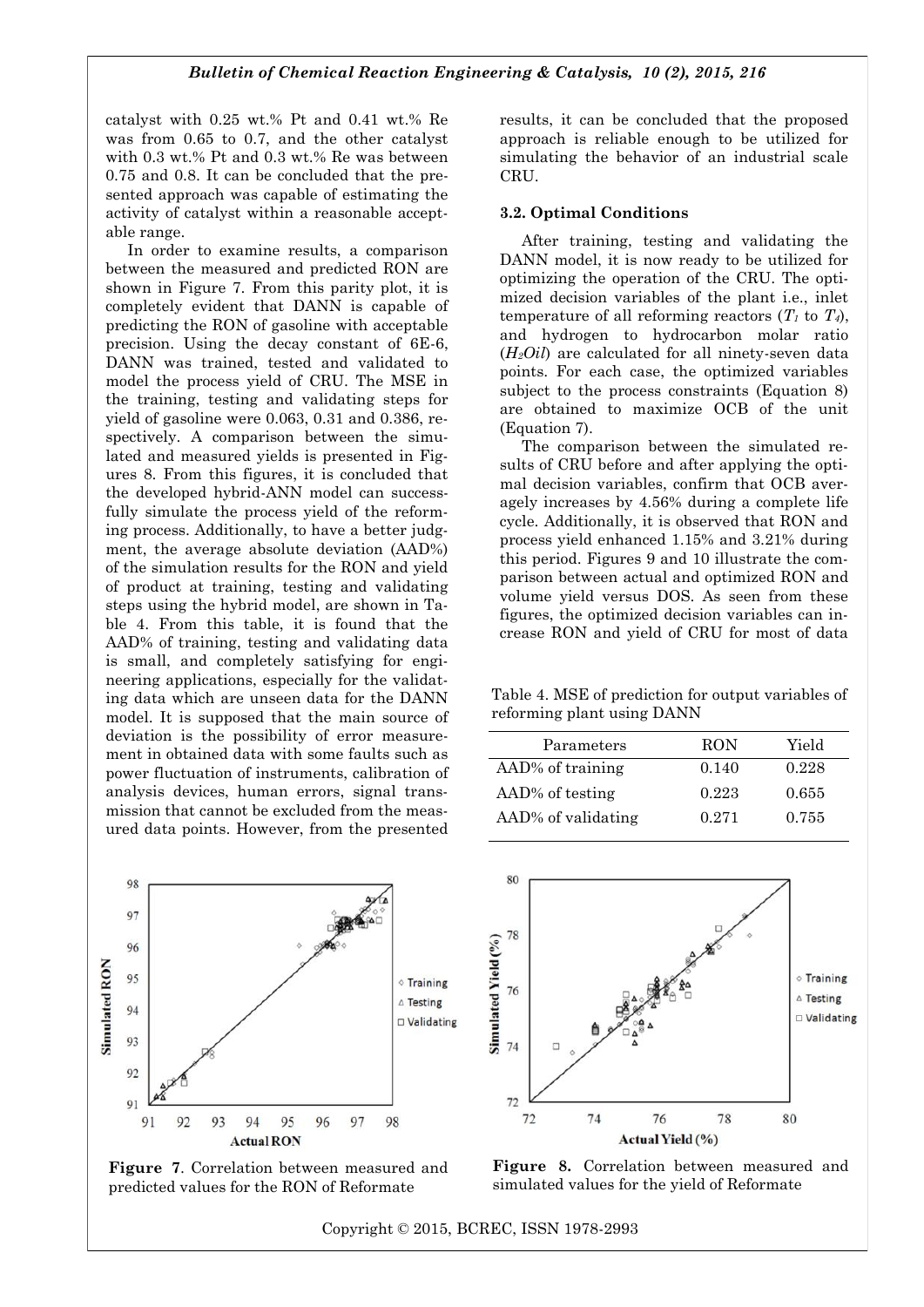

**Figure 9**. Comparison of the optimized and the actual RON of CRU vs. DOS



**Figure 10**. Comparison of the optimized and the actual yield of CRU vs. DOS



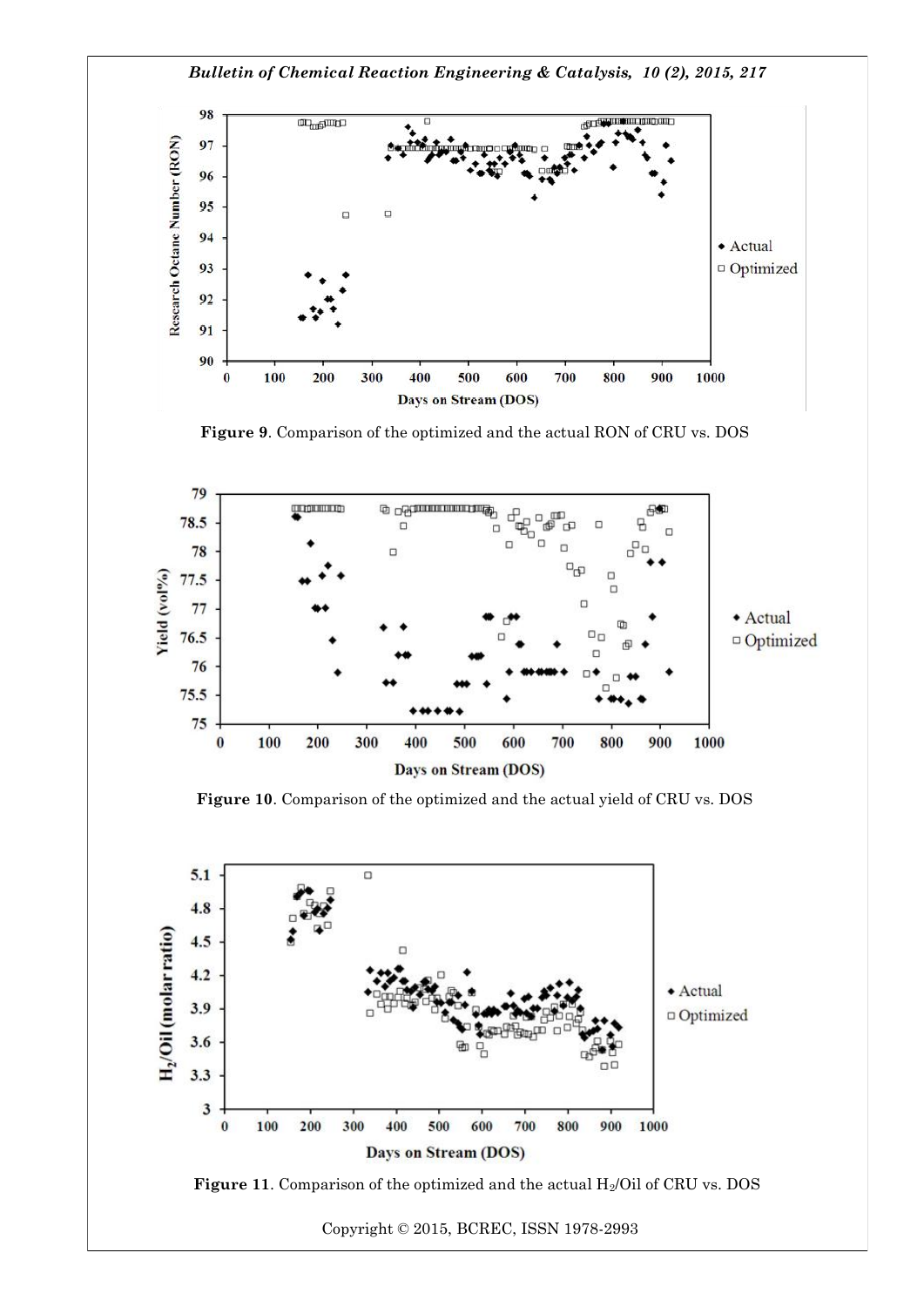

**Figure 12**. Comparison of the optimized and the actual reactor temperatures vs. DOS

points; therefore, without any deviation from constraints of the process, the profit of the CRU plant considerably increases. In Figure 11, the actual *H2Oil* of CRU is compared to the optimized ones. It can be seen that for most data points, the optimized *H2Oil* is lower than the actual values. Therefore, to reach the optimal point, the rate of the recycle stream should be decreased to reach the corresponding *H2Oil* for each case. The relevant optimal inlet temperatures for each reactor in comparison to the actual ones are presented in plots of Figure 12. From this figure, it is observed that for the first reforming reactor  $(T<sub>1</sub>)$ , the temperature of the inlet stream should be raised. Conversely, for the other reactors, the temperature of inlet streams, i.e. *T2*, *T3*, and *T<sup>4</sup>* should be decreased.

Manipulation of these decision variables is possible by changing the set point of the furnace of each reactor (H-1 to H-4). In CRU reactors, reactions producing aromatic compounds are highly endothermic and take place rapidly in the first reactor; so, high yields of aromatics are favored by high temperature and low hydrogen to hydrocarbon ratio. Furthermore, hydrocracking irreversible reactions are exothermic and mainly take place in the last reactor, and favored by high temperature and high hydrogen to hydrocarbon ratio. Therefore, decreasing the hydrogen to hydrocarbon molar ratio, increasing the temperature of the first reactor, and decreasing the temperature of others to enhance RON and yield of the process are compatible with the nature of the CRU process.

#### **4. Conclusions**

A hybrid decay function-artificial neural network with recurrent layers, called DANN, was developed for an industrial CRU. The constructed hybrid model was trained, tested, and validated on the basis of actual data obtained from the plant. This model estimated the activity of catalyst versus DOS. It was found the studied commercial  $Pt-Re/Al<sub>2</sub>O<sub>3</sub>$  reforming catalyst lost about 23 % of its activity at the end of cycle. According to the works of other researchers, the optimum relative activity of this kind of catalysts was between 0.65 and 0.8; therefore, the estimated activity was within an acceptable range. Additionally, the results showed that DANN could predict RON and yield of the validating data (unseen data) with the AAD% of 0.271% and 0.755%, respectively, and the MSE of 0.0955 and 0.386, respectively. After validating the model and optimizing the decision variables of the CRU, i.e. inlet temperatures of reforming reactors, and hydrogen to hydrocarbon molar ratio, the simulation results indicated that by setting these variables on the optimized values, RON, process yield and octane barrel level increased to about 1.15%, 3.21%, and 4.56%, respectively. The achievements of this research are significant for monitoring the activity of commercial cata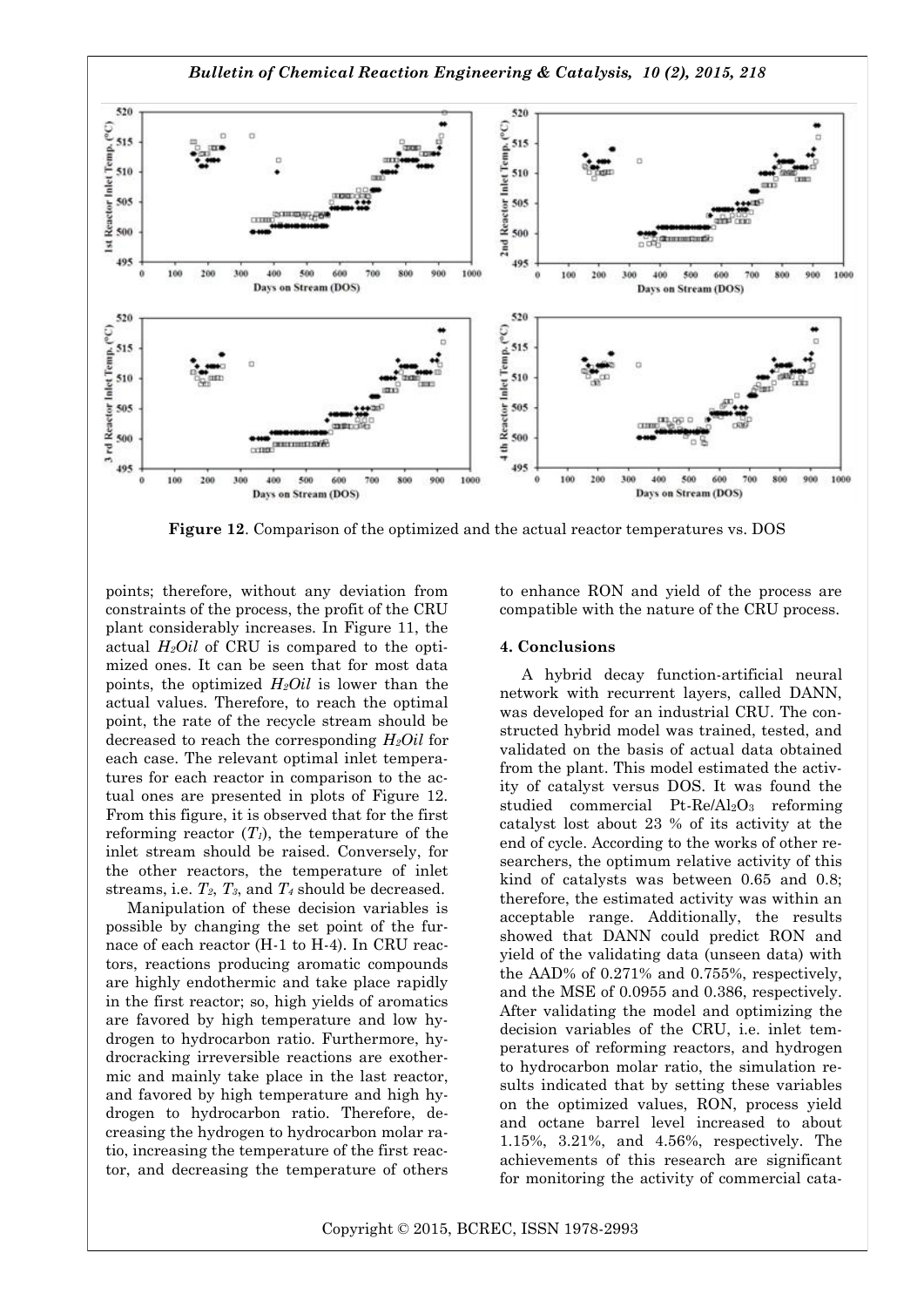lysts in industrial plants, simulating the behavior of the process, and optimizing the decision variables of CRU to maximize RON and process yield during a complete life cycle of the catalyst.

# **Symbols Used**

| $\alpha$                       | $\lceil - \rceil$     | Activation function                                   |
|--------------------------------|-----------------------|-------------------------------------------------------|
| $a_c$                          | $\lceil - \rceil$     | Activity of the catalyst                              |
| AAD                            | [%]                   | Average absolute deviation                            |
| $b^-$                          | $[\cdot]$             | Bias of an ANN node                                   |
| <b>DOS</b>                     | [day]                 | Days on stream                                        |
| $F_f$                          |                       | [m <sup>3</sup> .h <sup>-1</sup> ] Heavy naphtha feed |
|                                |                       | (Platcharge) flowrate                                 |
| $H_2Oil$                       |                       | [mol/mol] Hydrogen to hydrocarbon mo-                 |
|                                |                       | lar ratio                                             |
| $m_f$                          |                       | [kg.h <sup>-1</sup> ] Mass flow rate of feed          |
| MSE                            | $\lceil - \rceil$     | Mean squared error                                    |
| $N_{\rm \scriptscriptstyle I}$ | $\lceil - \rceil$     | Total number of data points                           |
| OCB                            | $\lceil - \rceil$     | Octane barrel level                                   |
| <b>RON</b>                     | $[\cdot]$             | Research octane number                                |
| $t_{s}$                        | [h]                   | Time interval                                         |
| $t_c$                          | Ŀ                     | Accumulated feed                                      |
| TC1                            | [°C]                  | Inlet temperature of 1st re-                          |
|                                |                       | forming reactor                                       |
| TC2                            | $\lceil$ °C]          | Inlet temperature of 2nd re-                          |
|                                |                       | forming reactor                                       |
| TC <sub>3</sub>                | $\lceil$ °C]          | Inlet temperature of 3rd re-                          |
|                                |                       | forming reactor                                       |
| TC4                            | [°C]                  | Inlet temperature of 4th re-                          |
|                                |                       | forming reactor                                       |
| $\overline{w}$                 | $\lceil \cdot \rceil$ | Weight factor                                         |
| $W_{cat}$                      | [kg]                  | Total weight of the catalyst                          |
| X                              | $\lceil \cdot \rceil$ | Input of a neuron in the input                        |
|                                |                       | layer                                                 |
| Y                              | $\lceil - \rceil$     | Output of a neuron in the out-                        |
|                                |                       | put layer                                             |
| Yiled                          | [%]                   | Volume yield of the process                           |
| $\boldsymbol{z}$               | $\lceil - \rceil$     | Final output of a neuron                              |
| $\alpha$                       | $[h^{-1}]$            | Decay constant                                        |
|                                |                       |                                                       |

## **References**

- [1] David, S.J., Pujado, P.P. (2006). Handbook of Petroleum Processing, Springer.
- [2] Leprine, P. (2001). Conversion Processes, Editions Technip, Paris.
- [3] Arce-Medina, E., Paz-Paredes, J.A. (2009). Artificial neural network modeling techniques applied to the hydrosulfurization process, *Math. Comput. Model*., 49: 207-214.
- [4] Wei, W., Bennett, C.A., Tanaka, R., Hou, G., Klein, M.T. (2008). Detailed kinetic models for catalytic reforming, *Fuel Process. Technol.*, 89: 344-349.
- [5] Fazeli, A., Fatemi, S., Mahdavian, M., Ghaee, A. (2009). Mathematical Modeling of an In-

dustrial Naphtha Reformer with Three Adiabatic Reactors in Series, *Iran J. Chem. Chem. Eng.*, 28(3): 97-102.

- [6] Arani, H., Shirvani, M., Safdarian, K., Dorostkar, E. (2009). Lumping procedure for a kinetic model of catalytic naphtha reforming, *Braz. J. Chem. Eng*., 26: 723-732.
- [7] Serra, J.M., Corma, A., Argente, E., Valero, S., Botti, S. (2003). Neural networks for modelling of kinetic reaction data applicable to catalyst scale up and process control and optimisation in the frame of combinatorial catalysis, *Appl. Catal. A: Gen*. 254: 133-145.
- [8] Perazzini, H.F., Freire, B., Freire, J.T. (2013). Drying Kinetics Prediction of Solid Waste Using Semi-Empirical and Artificial Neural Network Models, *Chem. Eng. Technol*., 36: 1-10.
- [9] Bellos, G.D., Kallinikos, L.E., Gounaris, C.E., Papayannakos, N.G. (2005). Modeling the performance of industrial HDS reactors using a hybrid neural network approach, *Chem. Eng. Process.*, 44: 505-515.
- [10] Bhutani, N., Rangaiah, G.P., Ray, A.K. (2006). First-Principles, Data-Based, and Hybrid Modeling and Optimization of an Industrial Hydrocracking Unit, *Ind. Eng. Chem. Res.*, 45: 7807-7816.
- [11] Wang, W., Zhang, Q., Ding, L., Zheng, Y. (2010). Simulation of Hydrosulfurization Using Artificial Neural Network, *Can. J. Chem. Eng.*, 88: 801-807.
- [12] Sadighi, S., Ahmad, A., Irandoukht, A. (2010). Modeling a Pilot Fixed-bed Hydrocracking Reactor via a Kinetic Base and Neuro-Fuzzy Method, *J. Chem. Eng. Jpn*., 43: 174-185.
- [13] Sadighi, S., Zahedi, G. (2010). Comparison of Kinetic-based and Artificial Neural Network Modeling Methods for a Pilot Scale Vacuum Gas Oil Hydrocracking Reactor, *Bull. Chem. React. Eng. Catal*., 8(2): 125-136. (DOI: 10.9767/bcrec.8.2.4722.125-136 )
- [14] Niaei, A., Towfighi, J., Khataee, A.R., Rostamizadeh, K. (2007). The Use of ANN and the Mathematical Model for Prediction of the Main Product Yields in the Thermal Cracking of Naphtha, *Petrol. Sci. Technol*., 25: 967-982.
- [15] Belohlav, Z., Zamostny, P., Herink, T., Eckert, E., Vanek, T. (2005). A Novel Approach for the Prediction of Hydrocarbon Thermal Cracking Product Yields from the Substitute Feedstock Composition, *Chem. Eng. Technol.*, 28: 1166-1176.
- [16] Zahedi, G., Lohiy, A., Karami, Z. (2009). A Neural Network Approach for Identification and Modeling of Delayed Coking Plant, *Int. J. Chem. React. Eng*., 7: 1-25.
- [17] Sadighi, S., Zahedi, S., Hayati, R., Bayat, M. (2013). Studying Catalyst Activity in an Isom-